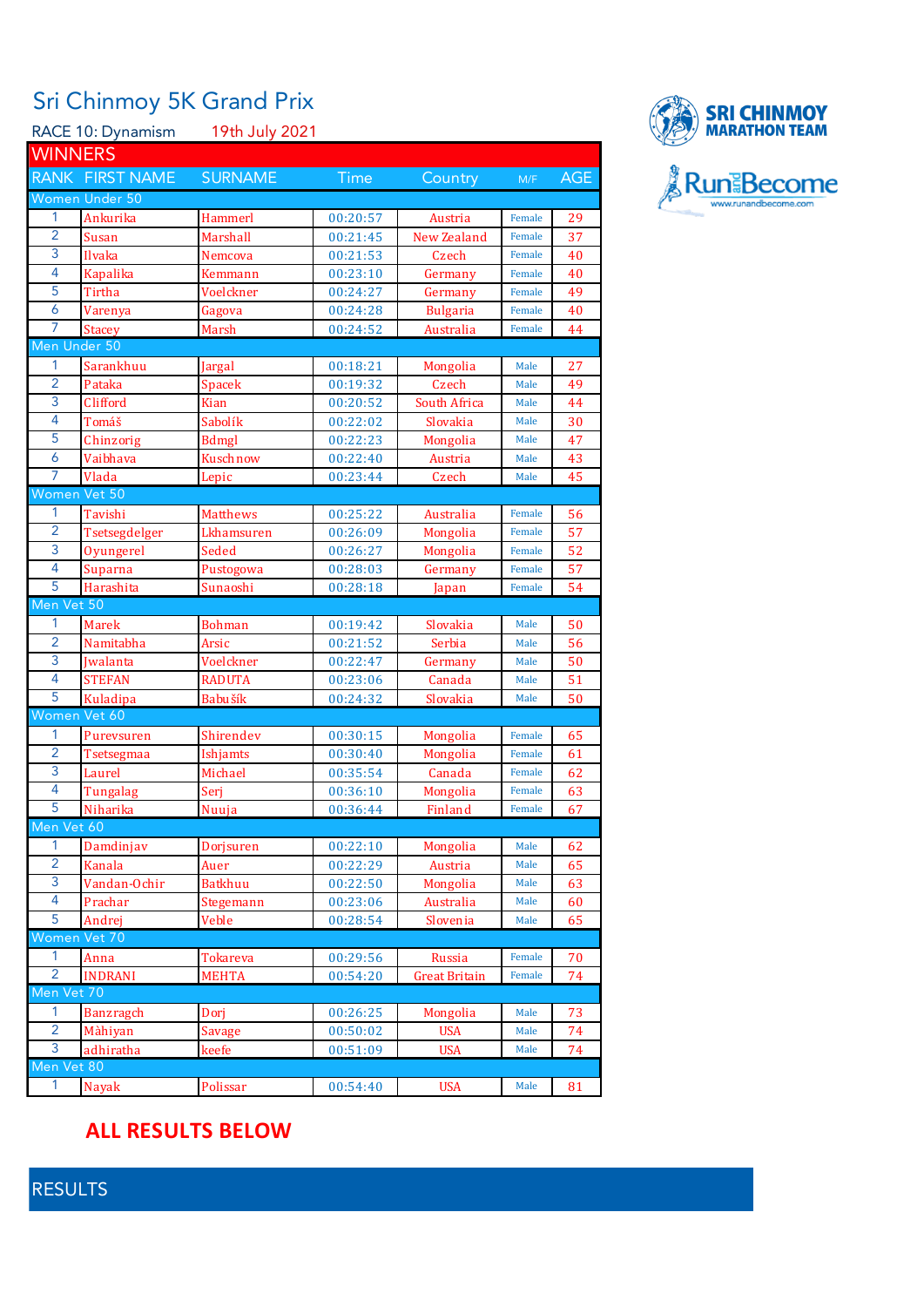RANK FIRST NAME SURNAME Time Country M/F AGE CATEGORY CAT. POS.

| $\mathbf{1}$   | Sarankhuu            |                         | 00:18:21             | Mongolia             | Male   | 27       | M U/50             | $\mathbf{1}$   |
|----------------|----------------------|-------------------------|----------------------|----------------------|--------|----------|--------------------|----------------|
| $\overline{2}$ | Pataka               | Jargal<br><b>Spacek</b> | 00:19:32             | Czech                | Male   | 49       | M U/50             | $\overline{2}$ |
| 3              | <b>Marek</b>         |                         | 00:19:42             | Slovakia             | Male   | 50       |                    | $\mathbf{1}$   |
|                | Clifford             | <b>Bohman</b><br>Kian   |                      | South Africa         |        | 44       | <b>MV50</b>        | 3              |
| 4              |                      | Hammerl                 | 00:20:52<br>00:20:57 |                      | Male   |          | M U/50             |                |
| 5              | Ankurika             |                         |                      | Austria              | Female | 29       | WU/50              | $\mathbf{1}$   |
| 6              | <b>Susan</b>         | Marshall                | 00:21:45             | New Zealand          | Female | 37       | W <sub>U</sub> /50 | $\overline{2}$ |
| $\overline{7}$ | Namitabha            | Arsic                   | 00:21:52             | Serbia               | Male   | 56       | <b>MV50</b>        | $\overline{2}$ |
| 8              | Ilvaka               | Nemcova                 | 00:21:53             | Czech                | Female | 40       | WU/50              | 3              |
| 9              | Tomáš                | Sabolík                 | 00:22:02             | Slovakia             | Male   | 30       | M U/50             | $\overline{4}$ |
| 10             | Damdinjav            | Dorjsuren               | 00:22:10             | Mongolia             | Male   | 62       | <b>MV60</b>        | $\mathbf{1}$   |
| 11             | Chinzorig            | <b>Bdmgl</b>            | 00:22:23             | Mongolia             | Male   | 47       | M U/50             | $\overline{5}$ |
| 12             | Kanala               | Auer                    | 00:22:29             | Austria              | Male   | 65       | <b>MV60</b>        | $\overline{2}$ |
| 13             | Vaibhava             | Kuschnow                | 00:22:40             | Austria              | Male   | 43       | M U/50             | 6              |
| 14             | <b>Iwalanta</b>      | Voelckner               | 00:22:47             | Germany              | Male   | 50       | <b>MV50</b>        | 3              |
| 15             | Vandan-Ochir         | <b>Batkhuu</b>          | 00:22:50             | Mongolia             | Male   | 63       | <b>MV60</b>        | 3              |
| 16             | <b>STEFAN</b>        | <b>RADUTA</b>           | 00:23:06             | Canada               | Male   | 51       | <b>MV50</b>        | $\overline{4}$ |
| 17             | Prachar              | Stegemann               | 00:23:06             | Australia            | Male   | 60       | <b>MV60</b>        | $\overline{4}$ |
| 18             | <b>Kapalika</b>      | Kemmann                 | 00:23:10             | Germany              | Female | 40       | WU/50              | $\overline{4}$ |
| 19             | Vlada                | Lepic                   | 00:23:44             | Czech                | Male   | 45       | M U/50             | $\overline{7}$ |
| 20             | Tirtha               | Voelckner               | 00:24:27             | Germany              | Female | 49       | WU/50              | $\overline{5}$ |
| 21             | Varenya              | Gagova                  | 00:24:28             | <b>Bulgaria</b>      | Female | 40       | WU/50              | 6              |
| 22             | Kuladipa             | Babušík                 | 00:24:32             | Slovakia             | Male   | 50       | <b>MV50</b>        | 5              |
| 23             | Roger                | Rogge                   | 00:24:44             | Germany              | Male   | 36       | M U/50             | 8              |
| 24             | Yatkara              | Aleksapolskyy           | 00:24:46             | Canada               | Male   | 45       | M U/50             | 9              |
| 25             | <b>Stacey</b>        | Marsh                   | 00:24:52             | Australia            | Female | 44       | WU/50              | $\overline{7}$ |
| 26             | dirghajivi           | Bogar                   | 00:25:10             | Slovenia             | Male   | 59       | <b>MV50</b>        | 6              |
| 27             | Hana                 | Lepicova                | 00:25:16             | Czech                | Female | 47       | WU/50              | $\bf 8$        |
| 28             | Tavishi              | <b>Matthews</b>         | 00:25:22             | Australia            | Female | 56       | <b>WV50</b>        | $\mathbf{1}$   |
| 29             | Magdalena            | Lewosinska              | 00:26:04             | Poland               | Female | 31       | W $U/50$           | 9              |
| 30             | Tsetsegdelger        | Lkhamsuren              | 00:26:09             | Mongolia             | Female | 57       | <b>WV50</b>        | $\overline{2}$ |
| 31             | Pavaka               | Ritchot                 | 00:26:13             | Canada               | Male   | 46       | M U/50             | 10             |
| 32             | Banzragch            | Dori                    | 00:26:25             | Mongolia             | Male   | 73       | <b>MV70</b>        | $\mathbf{1}$   |
| 33             | Oyungerel            | Seded                   | 00:26:27             | Mongolia             | Female | 52       | <b>WV50</b>        | 3              |
| 34             | Danica               | Cernakova               | 00:27:39             | Slovakia             | Female | 45       | WU/50              | 10             |
| 35             | Andrew               | Cotton                  | 00:27:45             | <b>Great Britain</b> | Male   | 52       | <b>MV50</b>        | $\overline{7}$ |
| 36             |                      | Pustogowa               | 00:28:03             | Germany              | Female | 57       | <b>WV50</b>        | $\overline{4}$ |
| 37             | Suparna<br>Harashita |                         | 00:28:18             |                      | Female | 54       | <b>WV50</b>        | 5              |
|                |                      | Sunaoshi                |                      | Japan                | Female |          |                    |                |
| 38             | Marlen               | <b>Bernhard</b>         | 00:28:26<br>00:28:52 | Germany              |        | 34<br>57 | WU/50              | 11<br>6        |
| 39             | saranyu              | pearson                 |                      | Australia            | Female |          | <b>WV50</b>        | $\overline{5}$ |
| 40             | Andrej               | Veble                   | 00:28:54             | Slovenia             | Male   | 65       | <b>MV60</b>        |                |
| 41             | Penny                | Nam                     | 00:29:00             | <b>South Africa</b>  | Female | 44       | <b>WU/50</b>       | 12             |
| 42             | Andrej               | Sonc                    | 00:29:54             | Slovenia             | Male   | 47       | M U/50             | 11             |
| 43             | Anna                 | <b>Tokareva</b>         | 00:29:56             | Russia               | Female | 70       | <b>WV70</b>        | $\mathbf{1}$   |
| 44             | Eva                  | Paradise                | 00:30:09             | Czech                | Female | 36       | WU/50              | 13             |
| 45             | Purevsuren           | Shirendev               | 00:30:15             | Mongolia             | Female | 65       | <b>WV60</b>        | $\mathbf{1}$   |
| 46             | Pranayani            | Schuringa               | 00:30:22             | Netherlands          | Female | 47       | W <sub>U</sub> /50 | 14             |
| 47             | Shree                | Chirkoot                | 00:30:40             | South Africa         | Male   | 55       | <b>MV50</b>        | 8              |
| 48             | Tsetsegmaa           | Ishjamts                | 00:30:40             | Mongolia             | Female | 61       | <b>WV60</b>        | $\overline{2}$ |
| 49             | Sharon               | <b>Terry</b>            | 00:30:49             | <b>Great Britain</b> | Female | 55       | <b>WV50</b>        | $\overline{7}$ |
| 50             | Matthew              | Davison                 | 00:30:50             | <b>Great Britain</b> | Male   | 50       | <b>MV50</b>        | 9              |
| 51             | Manini               | <b>Nguyen</b>           | 00:30:53             | <b>USA</b>           | Female | 44       | WU/50              | 15             |